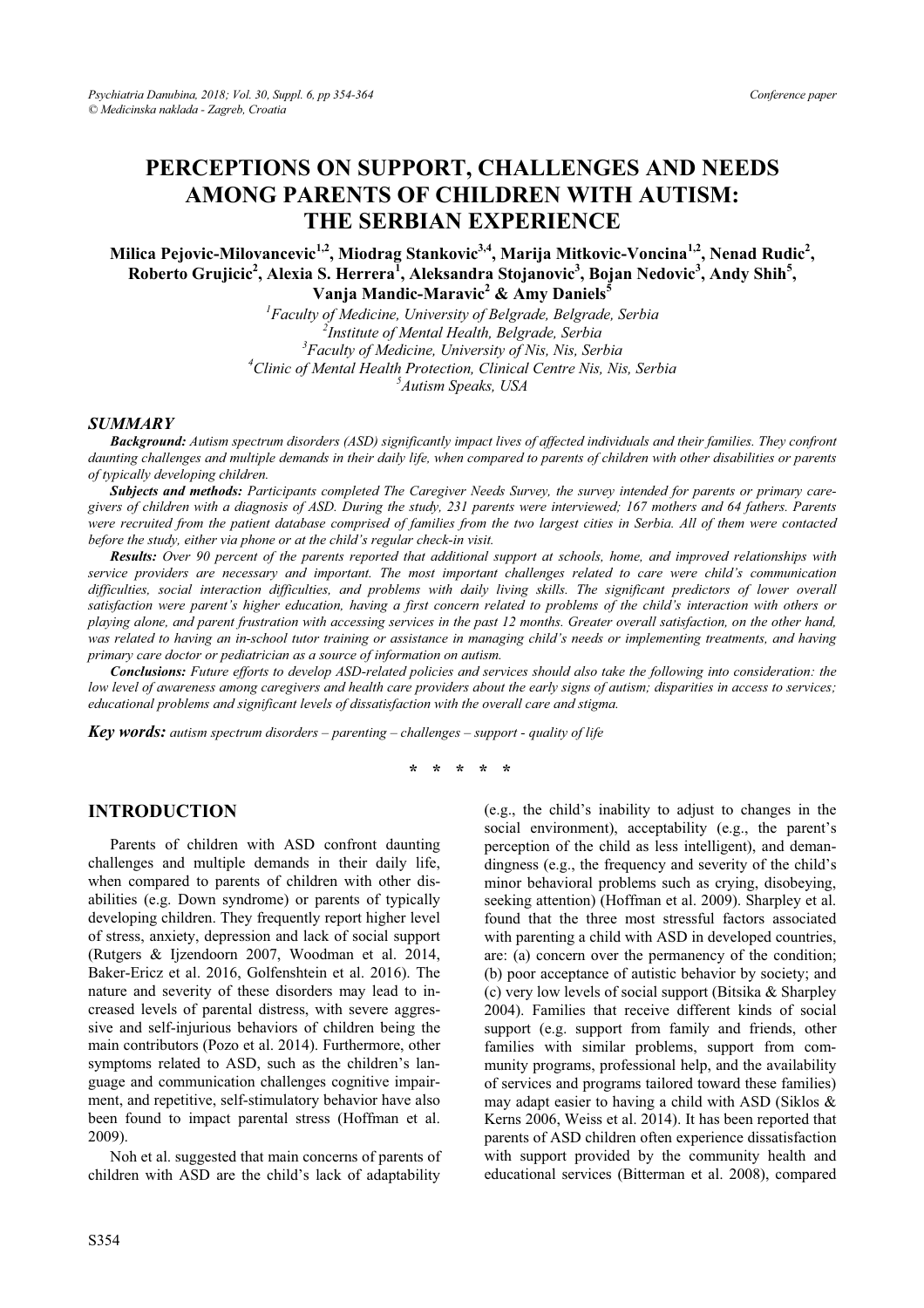to parents of children affected by other developmental disabilities (Siklos & Kerns 2006).

Most parents seek a range of supports to cope with the challenges of raising a child with ASD. These children often require extensive school support and community-based services throughout childhood (Bitterman et al. 2008). The lack of adequate training and programs in schools for teachers requires increased effort of parents in finding additional help. This leads to significantly more dissatisfaction and stress, mainly due to the inability to find adequate services that can provide proper education and care (Stoner & Angell 2006, Rattaz et al. 2014, Wei et al. 2014).

Stigma is one of the major problems experienced by ASD children and their families. It may be a result of many aspects of the disorders, but also stem from a lack of public awareness, knowledge, and perceptions of ASD (Gray 2002, Kinnear et al. 2016). Many authors have shown that parents frequently report feeling blamed for their child's behavior, isolated and excluded from the broader family and friends, having an overall feeling of distress and burden with a child's condition (Farrugia 2009, Kinnear et al. 2016, Stewart et al. 2017). Often times, most parents are confused with or find hard to manage the child's symptoms in the first years development and may avoid directly addressing these challenges. Avoidance has been demonstrated to be the most frequently used coping strategy for parents, and it correlates with the highest level of stress (Luong et al. 2011).

Serbia is located in Southeast Europe and it is considered a middle-income country according to World Bank criteria. The service system for children with disabilities in Serbia, including autism, covers laws, regulations, institutions and organizations that provide: possibilities of inclusion and proper education (individual educational plans, additional educational help, inschool tutors, as well as tutors outside school, special classrooms); financial aid for these families; additional education and training of healthcare and education providers; reduction of discrimination and abuse. (Mitic et al. 2011, Mihic et al. 2016). Despite these efforts, children with disabilities and their families in Serbia are very often exposed to financial problems and poverty, difficulties in finding and receiving adequate education and care, stigmatization by their community and surroundings, and different kinds of abuse and neglect (physical, psychical, sexual) (Mitic et al. 2011, Krstic et al. 2015, Mihic et al. 2016, Grujicic et al. 2016).

The aim of this study was to provide a comprehensive exploration of the support, challenges and needs among families affected by ASD in Serbia and to define family's overall satisfaction with the state of the support systems.

The study was conducted by the members of The Association for Child and Adolescent Psychiatry and Allied Professions of Serbia (DEAPS) in association

with Autism Speaks (AS) (www.autismspeaks.org) during 2016 and 2017. The Caregivers Needs Survey used in this study was developed by Amy Daniels and National Coordinators of The Southeast European Autism Network (SEAN), as a part of the Global Autism Public Health Initiative of AS. SEAN was founded to improve the lives of individuals with ASD and related mental health conditions in Southeast Europe. It commits to raising awareness, improving services, developing reliable public health data, and providing long term policy solutions. The Network was officially launched in Tirana, Albania in 2010, and consists of seven countries from southeast region of Europe: Albania, Bosnia and Herzegovina, Bulgaria, Croatia, Kosovo\*, Macedonia, Montenegro and Slovenia. All of these participating countries are committed to raise the profile of autism as a social and public health priority not only in their country, but also in the region as a whole. To date this is the first study conducted in Serbia concerning the needs of the families of children affected with ASD.

\*Kosovo's status as an independent country is disputed.

## **SUBJECTS AND METHODS**

## **The Survey**

The Caregiver Needs Survey consists of four sections: demographic characteristics; affected child characteristics; service encounters; and parent/caregiver perceptions. The majority of survey questions and responses were drawn from the existing population-based surveys on children with special health care needs, including ASD. The survey is intended for parents or primary caregivers of children with a diagnosis of ASD. It may be completed by parents via interview, in person, over the phone or online, and takes approximately 30 minutes to complete. These surveys included the following: the Interactive Autism Network's Child with ASD Questionnaire (IAN 2014); Survey of Pathways to Diagnosis and Services (CDC 2014); National Survey of Children with Special Health care Needs (CDC 2011); Affective subscale, Affiliate Stigma Scale (Mak & Cheung 2008); and the Support for Member with Disability, Family Quality of Life Survey (The Beach Center on Disability 2012).

To assess the perceptions of the overall satisfaction with support, as well as overall importance of support, two scales were created by adding up the scores on relevant items. Both scales showed acceptable/good reliability (Chronbach's alpha of 0.74 and 0.82, respectively).

## **Preparation of the Serbian version**

After obtaining permission from the AS, the SEAN survey was translated from English into Serbian, independently by two researchers, and the translations were compared and combined. After this phase, back translation was performed by a third party, with the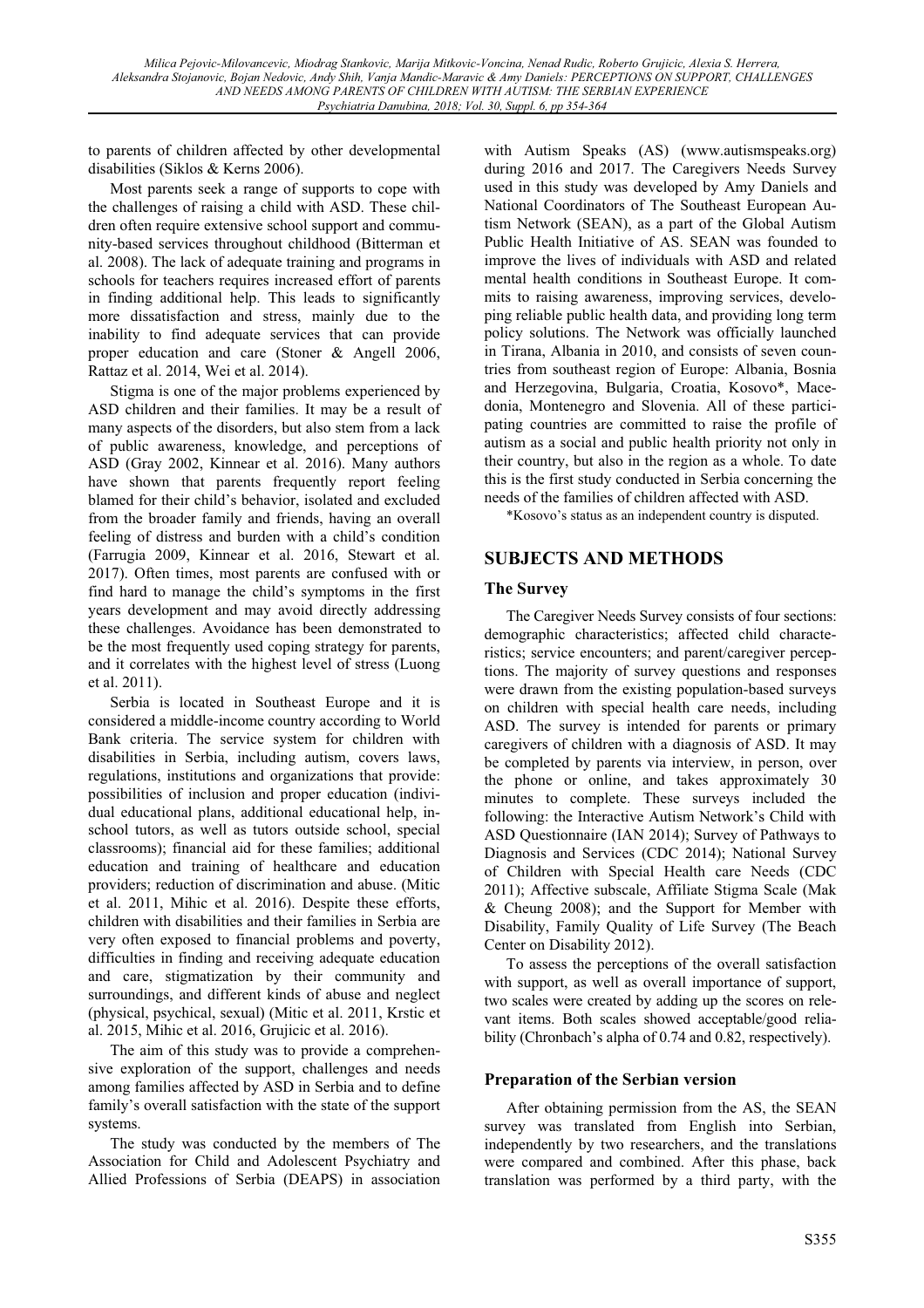result comparable to the original. Slight adaptation of wording was required due to the language sensitivity.

The ethics committee of the Institute of Mental Health in Belgrade approved the current study. All procedures were performed in accordance with the committees' guidelines and regulations. The study was conducted between December 2016 and March 2017.

## **Procedure**

Parents were recruited from the patient database comprised of families from the two largest cities in Serbia. All of them were contacted before the study, either via phone or at the child's regular check-in visit. All parents signed the consent form and were given information regarding the survey. A part of them were interviewed over the phone upon their acceptance of participation, while others were interviewed during the child's visit.

## **Participants**

During the study, 231 parents were interviewed; 167 mothers and 64 fathers. The average age of the child in the moment of parental interview was 10.5 years (SD 5.8). The majority of parents (57.1%) finished primary and secondary school, and over 40% of parents had higher than secondary school education level. This study was approved by the Ethics Committee; all of the participants in the study gave informed consent.

**Table 1.** Parent and child general and autism-related characteristics

| Characteristics                                                        | $\overline{N}$ | valid % | $\mathbf X$ | <b>SD</b> |
|------------------------------------------------------------------------|----------------|---------|-------------|-----------|
| Parent                                                                 |                |         |             |           |
| Father                                                                 | 64             | 27.7    |             |           |
| Mother                                                                 | 167            | 72.3    |             |           |
| Parent education                                                       |                |         |             |           |
| Primary and secondary school                                           | 132            | 57.1    |             |           |
| Attending / completing university or postgraduate degree               | 99             | 42.9    |             |           |
| Child's gender                                                         |                |         |             |           |
| Male                                                                   | 183            | 79.2    |             |           |
| Female                                                                 | 48             | 20.8    |             |           |
| Child's current age (months)                                           |                |         | 126.05 69.6 |           |
| Child's current verbal ability                                         |                |         |             |           |
| Does not talk, or uses single words only, or $2$ or $3$ – word phrases | 180            | 77.9    |             |           |
| Uses sentences with 4 or more words, or complex sentences              | 51             | 22.1    |             |           |
| First concerns                                                         |                |         |             |           |
| Medical problems (seizures, growth, stomach)                           | 53             | 23.2    |             |           |
| Behavioral problems (sleeping, eating, high activity, tantrums,        |                |         |             |           |
| wandering, aggressiveness)                                             | 151            | 65.7    |             |           |
| Didn't make eye contact when talking or playing with others            | 175            | 76.4    |             |           |
| Didn't respond when called or didn't respond to sound                  | 165            | 71.7    |             |           |
| Problems of nonverbal communication                                    | 167            | 72.9    |             |           |
| Talked later than usual for most children                              | 129            | 57.6    |             |           |
| Was not talking at all                                                 | 77             | 33.5    |             |           |
| Did not talk as well as other children that were the same age          | 148            | 65.8    |             |           |
| Some speech skills that he/she had already developed were lost         | 108            | 48.2    |             |           |
| Didn't seem to understand what parents or others said to him/her       | 179            | 78.5    |             |           |
| Problems with coordination or gross motor skills                       | 57             | 25.0    |             |           |
| Problems with fine motor skills                                        | 167            | 72.9    |             |           |
| Problems of interacting with others / playing alone                    | 203            | 88.6    |             |           |
| Problems with change / insisting on sameness                           | 154            | 67.8    |             |           |
| Difficulties learning new skills (i.e. toilet, getting dressed)        | 154            | 67.5    |             |           |
| Difficulties learning new things (i.e. letters and numbers)            | 152            | 67      |             |           |
| Unusual gestures or movements                                          | 183            | 80.6    |             |           |
| This parent was the first to have concern about the child development  | 149            | 64.5    |             |           |
| Child's age when first concerns were perceived (months)                |                |         | 22.50 10.5  |           |
| Child's age at diagnosis (months)                                      |                |         | 45.80 22.4  |           |
| Home distance from services where diagnose was established             |                |         |             |           |
| More than 100 km                                                       | 47             | 20.8    |             |           |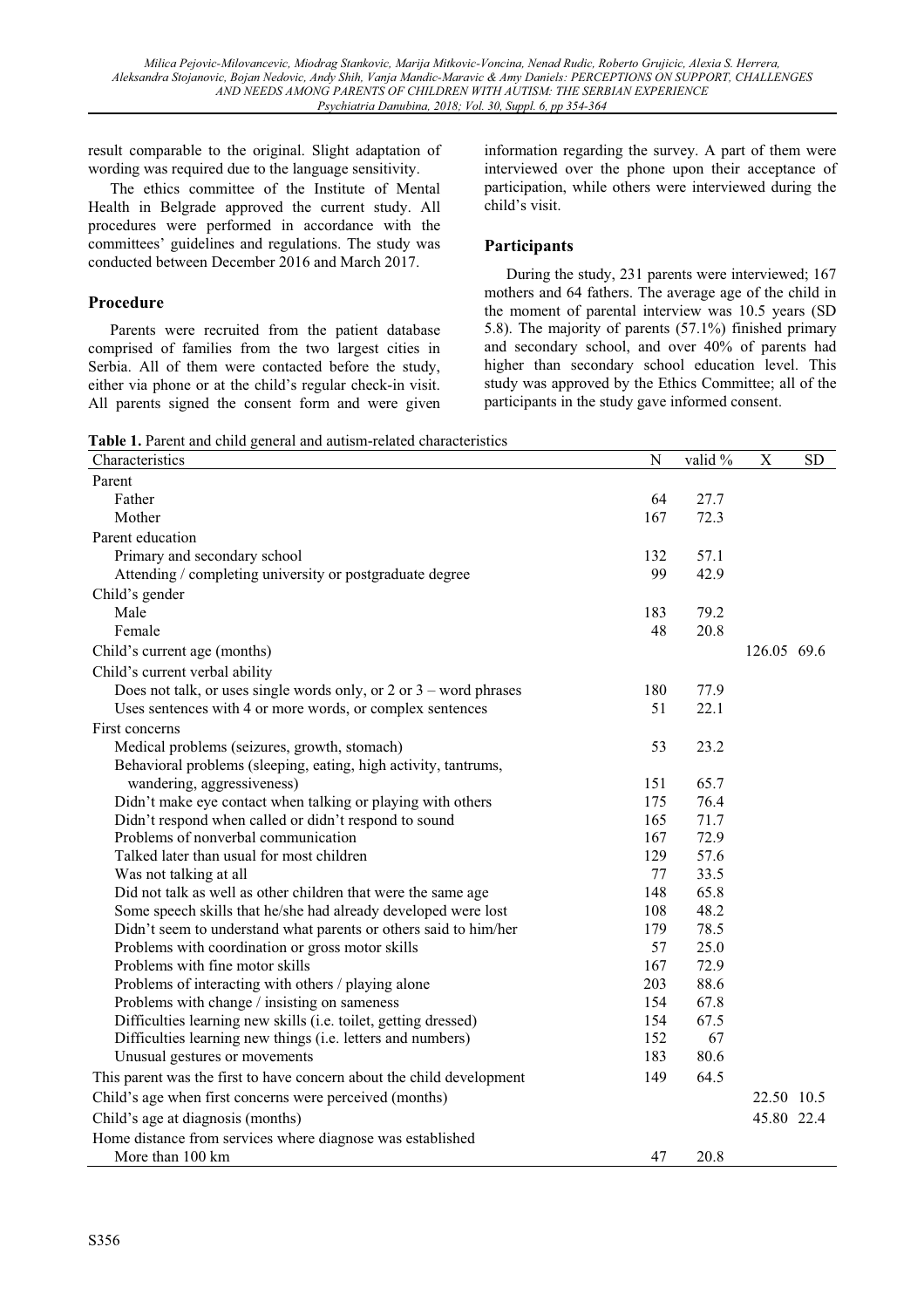|  |  |  |  |  | Table 2. Services, information sources and stigma among participants |
|--|--|--|--|--|----------------------------------------------------------------------|
|  |  |  |  |  |                                                                      |

| Characteristics                                                                                         | N   | valid % |
|---------------------------------------------------------------------------------------------------------|-----|---------|
| Treatments used ever                                                                                    |     |         |
| Standard developmental non-pharmacological treatments (behavioral, sensory integration therapy,         |     |         |
| cognitive based therapy, occupational therapy, physical therapy, social skills training, speech         |     |         |
| or language therapy)                                                                                    | 203 | 89.0    |
| Psychotropic medication                                                                                 | 118 | 52.4    |
| Other (horseback riding, homeopathy, or food supplements such as carnosine)                             | 34  | 18.8    |
| School enrollment                                                                                       |     |         |
| Inclusion (preschool, regular public or private school)                                                 | 87  | 38.2    |
| No inclusion (special school for children with disabilities, home-schooled, not enrolled in school)     | 141 | 61.8    |
| Additional academic support                                                                             |     |         |
| Special classrooms for children with autism                                                             | 35  | 16.7    |
| Special classrooms for children with disability                                                         | 59  | 28.1    |
| In-school tutor                                                                                         | 18  | 8.6     |
| In-school aide/shadow                                                                                   | 24  | 11.4    |
| Tutor outside school                                                                                    | 11  | 5.3     |
| Other services                                                                                          |     |         |
| Training or assistance in managing child's needs /implementing treatments                               | 54  | 24.1    |
| Special government assistance for child with autism                                                     | 163 | 71.8    |
| Participating in family support / advocacy groups or organization                                       | 65  | 28.9    |
| Parent's typical sources of information on autism                                                       |     |         |
| The Internet                                                                                            | 174 | 76.3    |
| Child's primary care doctor / pediatrician                                                              | 87  | 38.5    |
| Child's teacher                                                                                         | 105 | 46.7    |
| Other parents of children with autism                                                                   | 174 | 76.7    |
| Other treatment providers who work with child (i.e. health specialists, therapists)                     | 162 | 71.1    |
| How often has the parent been frustrated in efforts to get services for the child in the past 12 months |     |         |
| Never, sometimes                                                                                        | 138 | 60.3    |
| Usually, always                                                                                         | 82  | 35.8    |
| Don't know                                                                                              | 9   | 3.9     |
| Child's autism caused financial problems in the family                                                  | 162 | 70.4    |
| Stigma                                                                                                  |     |         |
| I feel helpless for having a child with autism                                                          | 78  | 34.1    |
| I worry if other people know I have a child with autism                                                 | 11  | 4.8     |
| Other people would discriminate against me because I have a child with autism                           | 70  | 30.4    |
| Having a child with autism imposes a negative impact on me                                              | 65  | 28.3    |

#### **Statistical analysis**

The descriptive data were presented through frequencies, percentage, means and standard deviations. To identify the potential predictors of the overall satisfaction with support, we first conducted the series of bivariate analysis with all presented variables (t-test, Pearson's or Spearman's correlation depending on the parametric properties of the variables). We then conducted a multiple linear regression model of the overall satisfaction with support as outcome, with its significant bivariate correlates as predictors.

## **RESULTS**

Demographic characteristics of the caregivers and children as well ASD-related characteristics are presented in Table 1. The children with ASD were mostly males, dominantly not speaking any sentences that include 4 or more words. The top three first concerns related to autism were: 1) problems of interacting with others or playing alone; 2) unusual gestures or movements; and 3) child not understanding what parents or other adults said to him/her. Almost two thirds of the parents were the first ones to recognize that something was wrong with the development of the child, and over 20 % of families traveled more than 100 km to get diagnosis (Table 1).

Data on use of medical and additional services, sources of information for families, and stigma are presented in Table 2. Most of the parents responded that their child had some form of standard developmental non-pharmacological treatment during the child's lifetime, whereas about half of them reported having pharmacotherapy at some point. Other kinds of therapy (such as horseback riding, homeopathy, or food supplements such as carnosine) were present in less than 20% of the cases. Almost 40% of children were enrolled in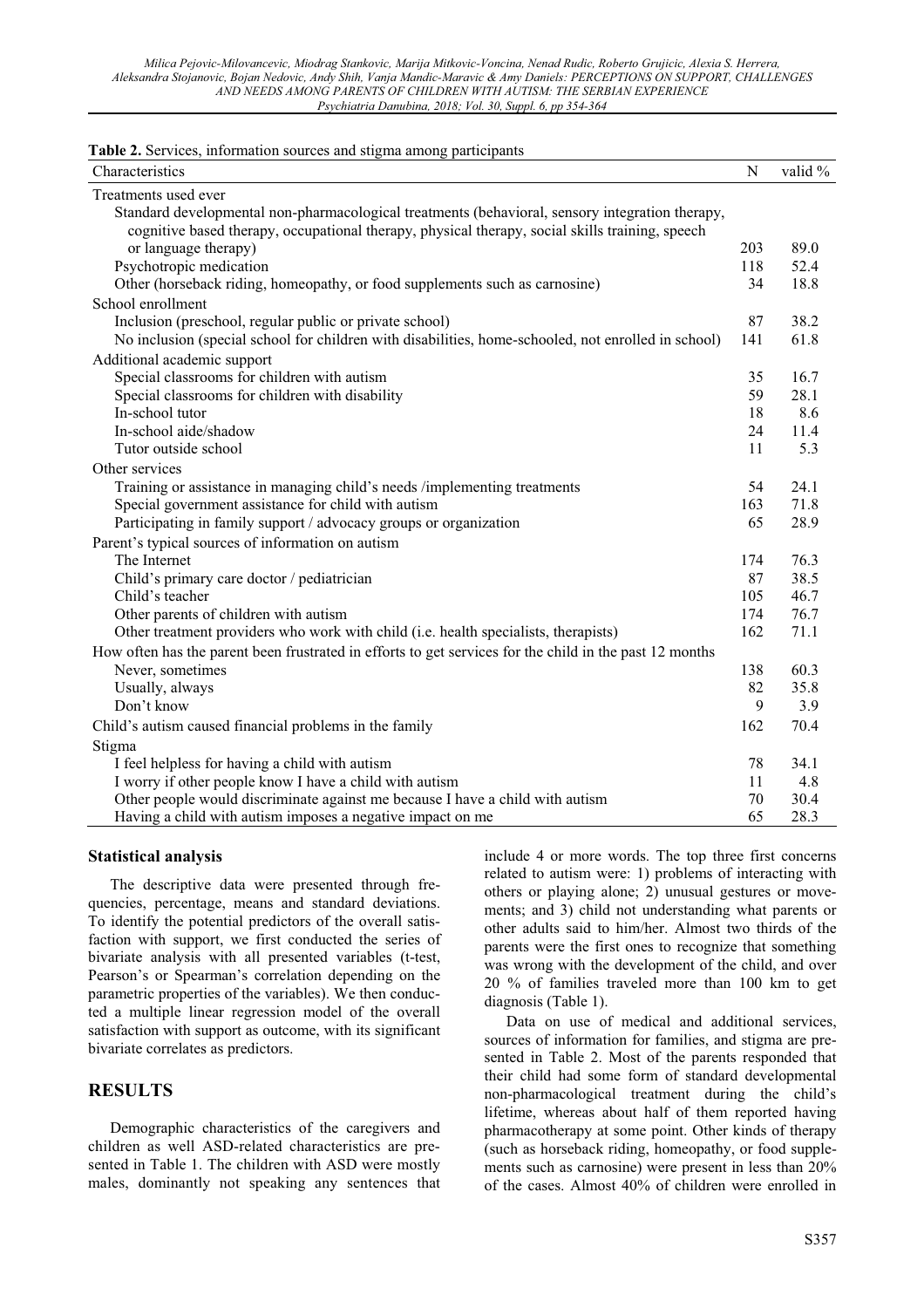regular pre-school or school (inclusion). The most frequently reported form of additional academic support was special classroom for children with autism or for children with disability (over 40%). Training or assistance in managing child's needs or implementing treatments was present in almost 25% of cases. Over two thirds reported receiving special government assistance for their child with autism, and close to 30% participated in family support groups or organizations. The most prominent sources of information for families were the Internet and other parents of children with autism, closely followed by other providers such as health specialists and therapists who work with the child. In contract, primary care doctors or pediatricians were the least frequently endorsed sources of information for families. About one third of parents reported being frustrated in efforts to obtain services for their child in the past 12 months, and had some feelings of stigma (e.g., helplessness, discrimination) (Table 2).

Perceptions of importance of and satisfaction with various kinds of support are presented in Table 3. Over 90% of parents reported that support to make progress in school, at home, to make friends, and having a good relationship with the services providers are important, with more or less a two third believing these forms of support are very important. When it comes to satisfaction with these forms of support, about half of the parents were neutral, while the number of parents who felt very satisfied was mostly higher comparing to those who felt very dissatisfied (Table 3).

|  |  | Table 3. Parent perceptions on support - importance and satisfaction |  |
|--|--|----------------------------------------------------------------------|--|
|--|--|----------------------------------------------------------------------|--|

|                                                                    |              | N (valid $\%$ ) |           |
|--------------------------------------------------------------------|--------------|-----------------|-----------|
| Parent perceptions on support                                      | A little     | Importan        | Very      |
|                                                                    | important    |                 | important |
| For a family to have a good life together, how important is        |              |                 |           |
| that my child with autism has support to make progress in school?  | 13(5.7)      | 61 $(26.5)$     | 156(67.8) |
| that my child with autism has support to make progress at home?    | 3(1.3)       | 81 (35.2)       | 146(63.2) |
| that my child with autism has support to make friends?             | 17(7.5)      | 74 (32.5)       | 137(60.1) |
| that my family has a good relationship with the services providers | 11 $(4.8)$   | 56 (24.3)       | 163(70.9) |
| who work with my child?                                            |              |                 |           |
|                                                                    | Very         | Neutral         | Very      |
|                                                                    | dissatisfied |                 | satisfied |
| How satisfied am $I_{\dots}$                                       |              |                 |           |
| that my child with autism has support to make progress in school?  | 40 (17.9)    | 120(53.6)       | 64 (28.6) |
| that my child with autism has support to make progress at home?    | 38 (16.7)    | 105(46.1)       | 85 (37.3) |
| that my child with autism has support to make friends?             | 52 (22.8)    | 123(53.9)       | 53 (23.2) |
| that my family has a good relationship with the services providers | 42 (18.2)    | 134(58.0)       | 55 (23.8) |
| who work with my child?                                            |              |                 |           |

**Table 4.** Multiple linear regression model of overall satisfaction with support

| Predictors (variables with significant                                                                                             | <b>Unstandardized Coefficients</b> |            | <b>Standardized Coefficients</b> |          |       |
|------------------------------------------------------------------------------------------------------------------------------------|------------------------------------|------------|----------------------------------|----------|-------|
| bivariate associations with the outcome)                                                                                           | B                                  | Std. Error | Beta                             | t        | p     |
| Didn't respond when called or didn't respond to sound                                                                              | $-0.504$                           | 0.339      | $-0.107$                         | $-1.486$ | 0.139 |
| Problems of nonverbal communication                                                                                                | 0.052                              | 0.385      | 0.011                            | 0.135    | 0.893 |
| Didn't seem to understand what parents or other adults said<br>to him/her                                                          | 0.065                              | 0.394      | 0.012                            | 0.165    | 0.869 |
| Problems of interacting with others / playing alone                                                                                | $-0.946$                           | 0.462      | $-0.137$                         | $-2.048$ | 0.042 |
| Difficulties learning new skills                                                                                                   | $-0.125$                           | 0.313      | $-0.028$                         | $-0.399$ | 0.690 |
| <i>In-school tutor</i>                                                                                                             | 0.928                              | 0.453      | 0.131                            | 2.048    | 0.042 |
| Training or assistance in managing child's needs<br>/implementing treatments                                                       | 0.652                              | 0.298      | 0.137                            | 2.188    | 0.030 |
| Primary care doctor / pediatrician as information source                                                                           | 0.999                              | 0.264      | 0.239                            | 3.779    | 0.000 |
| Child's autism caused financial / work impact on the family                                                                        | $-0.170$                           | 0.217      | $-0.050$                         | $-0.784$ | 0.434 |
| Education (beyond secondary school)                                                                                                | $-0.978$                           | 0.263      | $-0.237$                         | $-3.722$ | 0.000 |
| How often has the parent been frustrated in efforts<br>to get services for the child in the past 12 months (usually $/$<br>always) | $-1.213$                           | 0.286      | $-0.288$                         | $-4.242$ | 0.000 |
| Feeling helpless for having a child with autism                                                                                    | $-0.356$                           | 0.278      | $-0.082$                         | $-1.277$ | 0.203 |
| Feeling that other people would discriminate him/her for<br>having a child with autism                                             | $-0.081$                           | 0.289      | $-0.018$                         | $-0.281$ | 0.779 |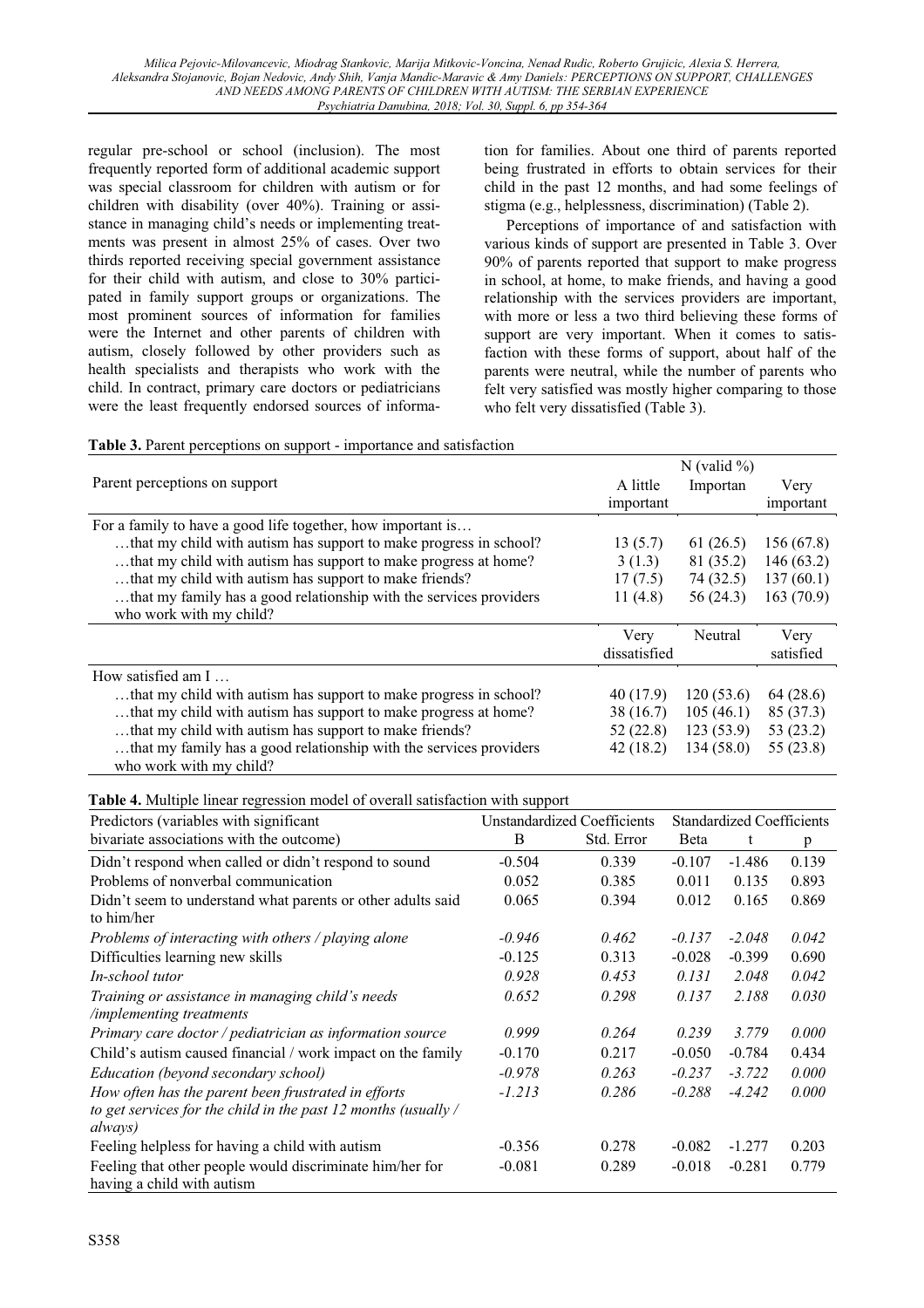To identify the potential predictors of the overall satisfaction with support, we first conducted bivariate analyses with the variables from Table 1 and Table 2, as well as with the scale of the overall importance of support, resulting in several significant associations. Namely, lower scores on the overall satisfaction with support were associated with the presence of several first concerns – not responding when called or to sound  $(t=3.624, p=0.000)$ , problems of nonverbal communication ( $t=2.152$ ,  $p=0.032$ ), not understanding what parents or other adults said to him/her  $(t=2.286,$ p=0.023), problems of interacting with others or playing alone ( $t=3.922$ ,  $p=0.000$ ), and difficulties in learning new skills (t=-2.906, p=0.004). Furthermore, lower overall satisfaction was also related to parent's greater education (beyond secondary school) ( $t=3.562$ ,  $p=0.000$ ), having financial problems due to autism  $(t=3.165,$ p=0.002), being frustrated with access to services in the past 12 months (usually / always) ( $t=6.642$ ,  $p=0.000$ ), as well as feeling helpless ( $t=3.332$ ,  $p=0.001$ ) and discriminated ( $t=2.053$ ,  $p=0.041$ ). Greater overall satisfaction, on the other hand, was related to having an in-school tutor  $(t=2.338, p=0.020)$ , training or assistance in managing child's needs or implementing treatments (t=2.598, p=0.010), and having primary care doctor or pediatrician as a source of information on autism  $(t=3.830, p=0.000)$ .

We then conducted a multiple linear regression of the overall satisfaction with support as an outcome, and its bivariate significant correlates as predictors. The model was significant  $(F=7.774, p=0.000)$ , explaining about the third of the variance of the satisfaction with support (Adjusted R Square=0.324). After controlling for relative effects, the significant predictors of lower overall satisfaction with support were parent's higher education, having a first concern related to problems of interacting with others or playing alone, and the parent being frustrated with access to services in the past 12 months. Factors associated with greater satisfaction, in contract, were having an in-school tutor, receiving training or assistance in managing child's needs or implementing treatments, and having a primary care doctor or pediatrician as an information source (Table 4).

Finally, the main challenges related to the care of a child with autism and to getting the support for the child with autism, as well as the main priorities for families affected by autism in the country is presented graphically. The top three challenges related to care were a child having communication difficulties, social interaction difficulties, and problems with daily living skills (Figure 1). The top three challenges that parents face in getting the support for the child referred to education, welfare/social supports, and health care (Figure 1). Lastly, the three main priorities for families affected by autism in the country, as identified by the parents, were having greater rights for individuals with autism, improved health care services, as well as improved welfare/social services (Figure 2).



**Figure 1.** Main challenges in caring for a child with autism, and in getting support for the child Black bars – caring difficulties; Black and white bars – support difficulties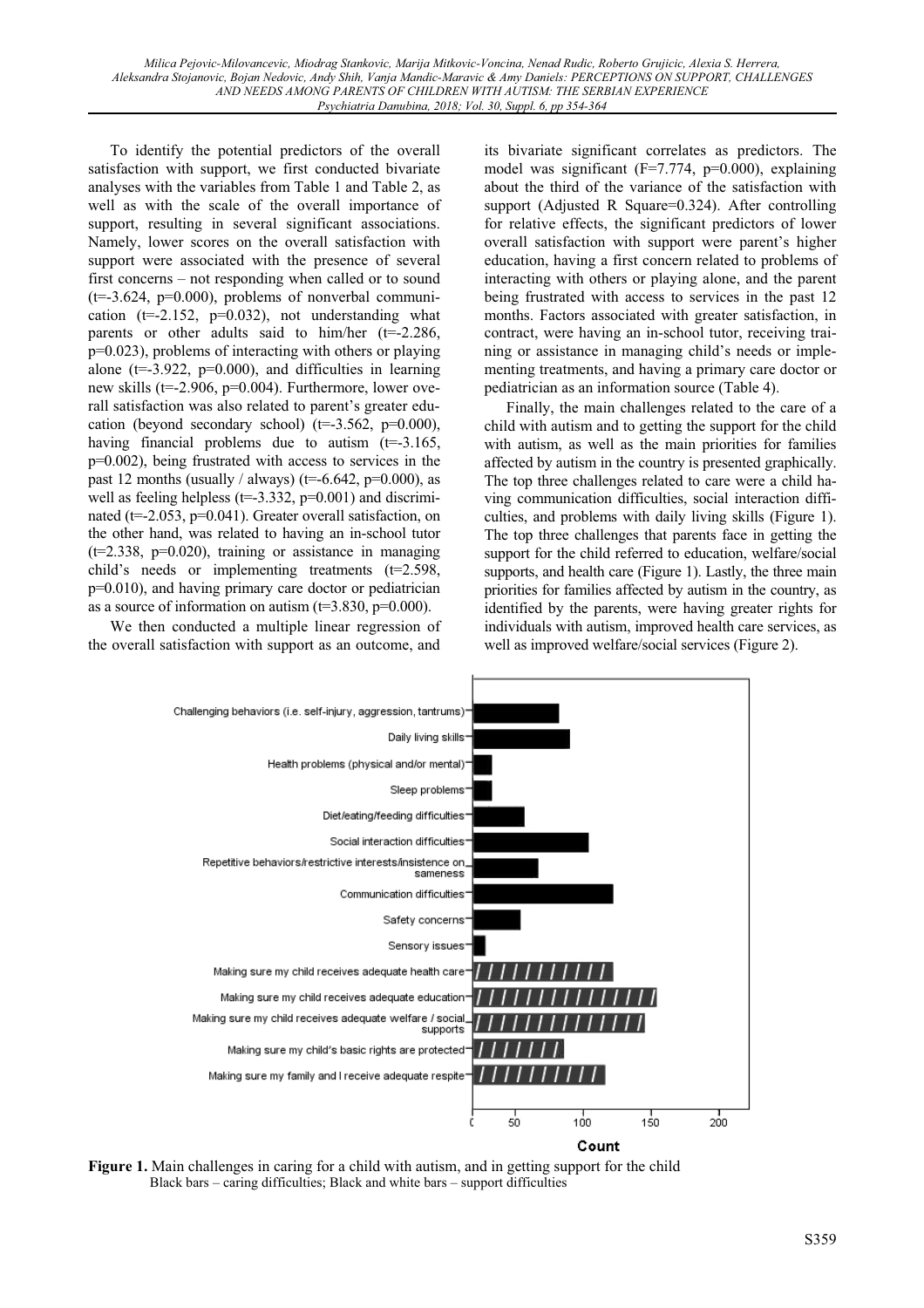

**Figure 2.** Main priorities for families affected by autism in the country

## **DISCUSSION**

It has been well documented that a higher prevalence of ASD is found among male children, and data in our study are similar; nearly 80 percent of children were boys (Christensen et al. 2016). In our study, mean age for final diagnosis of ASD was 45.8 months (SD=22.4), but first concerns expressed by parents appeared much earlier- the average age was 22.5 months (SD=10.5). A significant amount of evidence shows that a reliable and stable diagnosis of ASD can be made around the age of two years (Boorstein et al. 2008, Martínez-Pedraza & Carter 2009).

Detection and explanation of symptoms can be significantly delayed by their parents or/and physicians (Werner et al. 2005, Oznoff et al. 2010). This time lag from the occurrence of the first symptoms and the diagnosis may be due to lack of access to diagnostic or evaluation services; our results show that over 20 percent of parents had to travel more than 100 km to receive a valid diagnosis and care for their children. In standard practice in Serbia there is no regular screening or proper prospective assessment of children at risk of developmental disorders, and detection of these problems often relies on parents expressing concerns to physicians.

The majority of interviewed caregivers in our study were mothers. This finding was expected because mothers are the ones that more frequently care for children's health, educational and emotional needs, and they are commonly full time occupied as stay-at-home parents, whereas fathers are more interested in playing a role of main financial providers (Dokmanovic 2016). Slightly more than a half of the parents in our study primary or secondary educational levels, while in some countries it has been reported that children with ASD had more educated parents than the general population (Kogan & Blumberg 2007, Zuckerman et al. 2015). In several studies parents with lower education experience significantly more stress and have less access to services, less knowledge of typical child development, which consequently leads to later diagnosis of ASD (Kogan & Blumberg 2007, Reavis et al. 2007).

The most frequently expressed first concerns in our study were the problems of interacting with others or playing alone, unusual gestures or movements, and child not understanding what parents or other adults said to him/her. To some extent these findings are consistent with the most commonly reported first concerns by parents (Landa & Garrett-Mayer 2006, Zuckerman et al. 2015, Herlihy et al. 2015). At the same time, parents show the lowest first concern for medical problems (23%), coordination problems and gross motor skills (25%), as well as lack of speech in general (33%), which can also be explained by previous understandings.

Nearly ninety percent of questioned parents reported that they used some kind of standard developmental non-pharmacological treatment for their children at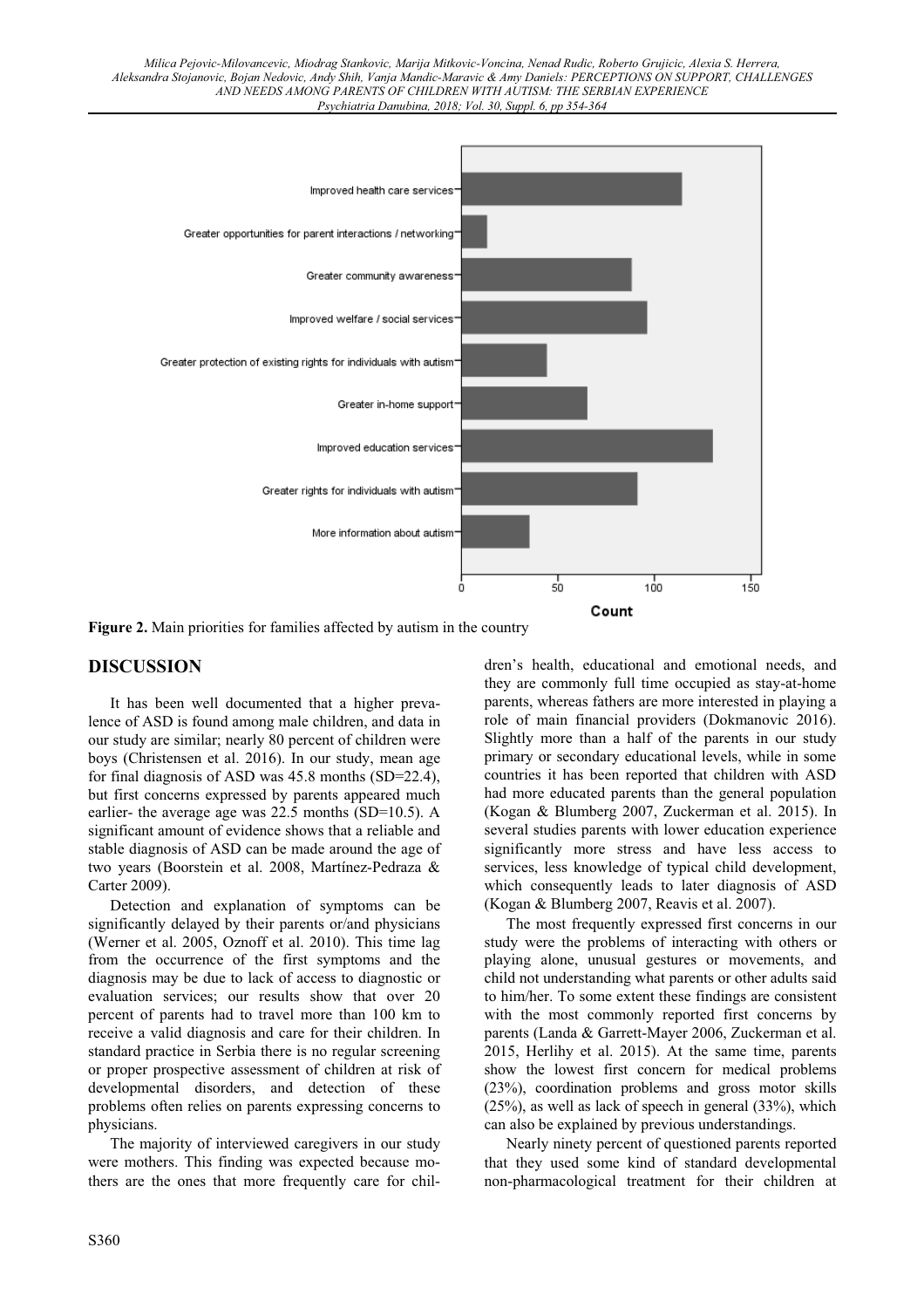some time since receiving the diagnosis. These treatments include behavioral therapy, sensory integration therapy, cognitive based therapy, occupational therapy, physical therapy, social skills training, and speech or language therapy. A very small number of experts are present in Serbia with formal education for applied behavioral analysis, sensory integration and training of social skills. Over half of parents said that their children with ASD were using some kind of psychotropic medication during life, which is consistent with findings of other studies (Altiere et al. 2009, Defilippis & Wagner 2016).

Almost two thirds of children in Serbia are not included in regular classrooms. They are most frequently using special classrooms for children with disabilities; this is the type of service that educational system in Serbia still offers to children with any kind of disabilities. However, there has been an increasing trend to include children with autism and other disabilities in the general education classrooms, along with their typically developing peers (Harrower & Dunlap 2001, Kasari et al. 2007). This was recognized to be a beneficial change for ASD individuals, especially with regards to their social skills (Simpson & Boer-Ott 2003, Belini et al. 2007).

The majority of interviewed parents receive special government assistance for their child, mostly as financial help. This is very beneficial for these parents, because it has been shown that they usually report financial problems due to high out-of-pocket health care expenses, underemployment or employment loss (Kuhlthau 2015). A large number of our responders had financial difficulties, most likely due to lack of healthcare centers near their hometown, and a need to individually financially provide for additional care, such as speech, cognitive, social skills therapy, and even medication and educational services (special classrooms, tutors).

More than one third of parents in our study were usually/always frustrated in efforts to get services for their child. The lack of information about the condition, prevention and treatment provided by health services (Liptak et al. 2006), and lack of capacities of schools to address the child's needs are the most commonly reported causes of frustration (Bitsika & Sharpley 2004, Prelock & Hutchins 2008). This can be the reason parents were primarily informed over the internet or from other parents that have a child with autism (over 70 percent of our sample). Ironically, parents who sought information from pediatricians and primary care physicians – only a small minority in this study, were those who reported greater overall satisfaction. We assume that this was the case because they were professionals, and with them parents had greater trust.

Parents of children with ASD are predisposed to be stigmatized and isolated from their social surroundings (Russel & Norwich 2012), and this is consistent with our study, which may be due to low general awareness or knowledge about these types of disorders in Serbia. One of the factors that significantly reduce stress in ASD parents (mainly in mothers) is social support (Bitsika & Sharpley 2004). Parents are looking for a formal social support in caring for their child, such as medical doctors, psychologists, social workers, teachers, and later they tend to search for some other kind of informational support from family outside their home, friends, other parents, and support groups (Altiere & Kluge 2009). Inability to find such support can lead to increased levels of anxiety, isolation, poverty, as well as signs of clinical depression (Bitsika & Sharpley 2004, Luong et al. 2009). In this study, when asked about the importance of support and relationship that they have with different support services, more than two thirds of parents answered that it is very important for their child's welfare, but about 20 percent of them were very dissatisfied, and about half of the parents were neither satisfied nor dissatisfied. It is well documented that parents who have children with developmental disabilities are frequently dissatisfied with health care and school and educational systems (Siklos & Kerns 2006, Bitterman et al. 2008, Baghdadli et al. 2014). It has also been shown that parents of children with ASD are more experience greater stress related to obtaining adequate care for their children, compared to parents of children with other physical or mental disabilities (Gray 2002, Huang & Newacheck 2004, Stoner & Angell 2006, Liptak et al. 2006, Petrina et al. 2015).

The significant independent risk factors for the overall dissatisfaction in our study were parent's higher education, having a first concern related to problems of interacting with others or playing alone, and the parent being frustrated with access to services in the past 12 months. The protective factors, on the other hand, were having an in-school tutor (personal assistant), training or assistance in managing child's needs or implementing treatments, and having a primary care doctor or pediatrician as an information source. This is in accordance with studies showing that child's behavioral problems (Hartley et al. 2012), lack of social support (Ekas et al. 2015), higher levels of parental education (Chiu et al. 2014), lack of child's adaptive skills (McCarthy et al. 2006), and lack of adequate health and educational services (Rattaz et al. 2014) are some of the wellestablished dissatisfaction predictive factors.

The main challenges for the parents were receiving adequate healthcare, education and social support, suggesting that Serbia should prioritize improving these services and raising overall community awareness. These challenges and priorities identified by parents in Serbia are not very different from those reported in other counties where health and educational services are also prioritized (Bitterman et al. 2008, Pituch et al. 2011, Russel & Norwich 2012, Rattaz et al. 2014).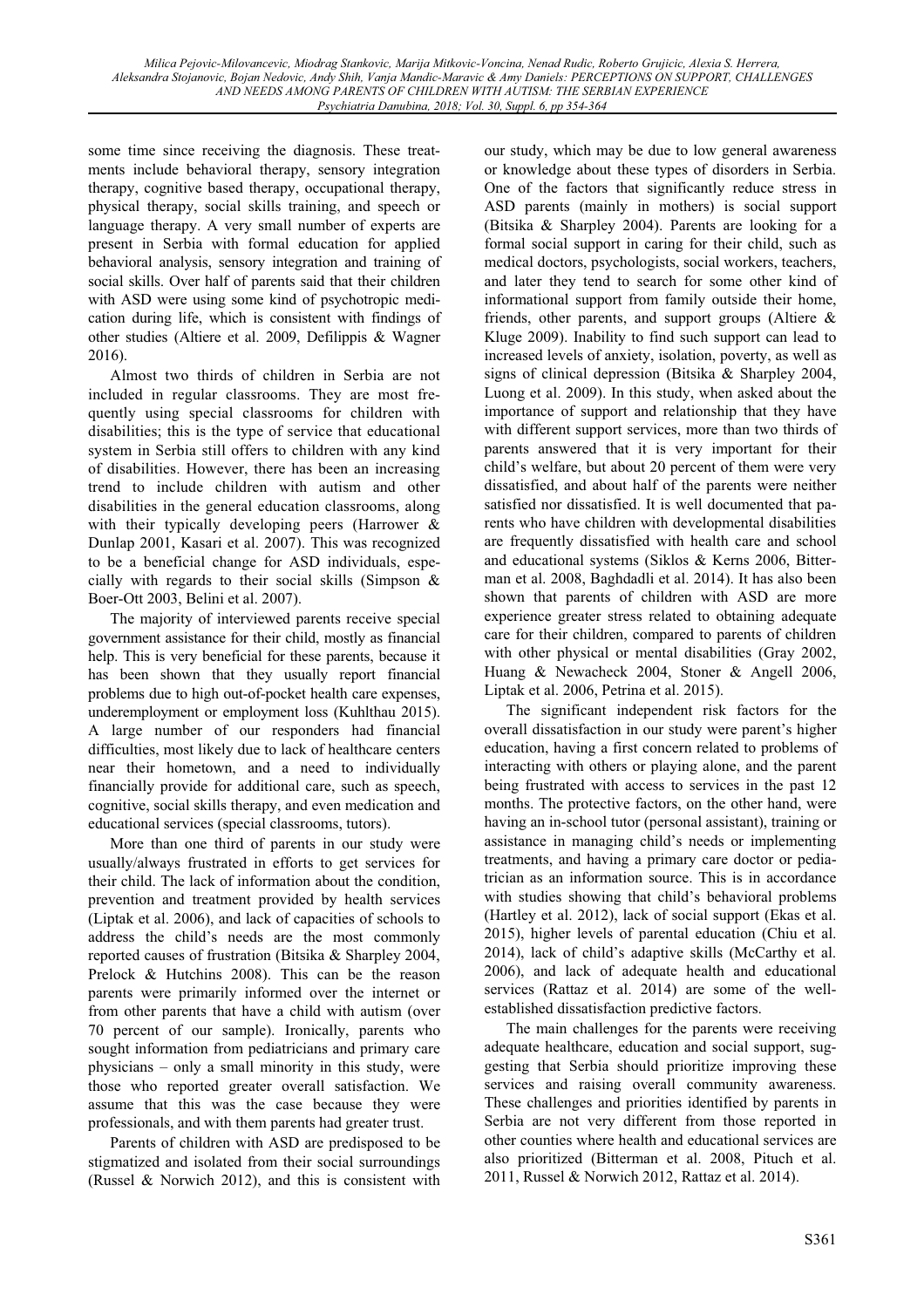Although the current study presents many innovative findings in our country, the results should be evaluated in the context of several limitations. First of all, the group of parents was rather small and it was mostly composed of mothers. While parents are generally valid reporters of their child's health care quality and experiences, some reports may be a reflection of their satisfaction of their child's healthcare overall, rather than specific actions that the provider took or failed to take in response to their concerns. Second, the data were collected from parents whose children are registered and treated at two major autism treatment centers. The sample does not represent children with ASD who are treated in community settings; both healthcare centers in which we conducted our study were placed in two of the largest cities in Serbia and families were mainly living in urban surroundings with higher education and higher income. These families were already included in the treatment process, most of them being cooperative, well informed about their child's condition, and highly motivated to provide care for their child. We assume that there are many other families living in rural surroundings impacted by ASD, with larger socioeconomic problems and demands, and these results may not be generalized to the whole population. In future, enlargement of the sample with these families would likely produce a more comprehensive picture of challenges that families with ASD face in our country.

## **CONCLUSIONS**

Future efforts to develop ASD-related policies and services in Serbia should take these study results into consideration. The proposed steps include: raising the overall level of awareness among caregivers and healthcare providers about the early signs of autism, overcoming disparities in the access to services and improving techniques to address educational challenges of children with ASD. A special emphasis should be made to address parental satisfaction and stigma. According to Serbian laws (healthcare law, social security law, education law), the country has well planned strategies and regulations for providing help and support for families impacted by children with developmental disabilities. Parents that participated in our study were mostly well aware of these regulations; parental associations are well organized and are promptly and continuously helping each other. However, results of this study demonstrate that regulations and policies are just one side of a coin, and that raising awareness among decision-makers along with continuous advocacy is crucial to the improvement of the family position. It is obvious from our research that having a good law is only one small piece in the care for children and families; the majority of these strategies and laws were unsuccessfully implemented due to lack of human and organizational recourses, as well as the economic state of the country.

Successfully enhancing awareness, improving services, and developing long-term policy solutions would be only possible with comprehensive understanding of the needs and challenges faced by families affected with ASD. These actions could significantly raise the overall life quality and reduce stress and dissatisfaction among children affected with ASD and their families, not only in Serbia but worldwide.

## *Acknowledgements:* None.

*Conflict of interest:* None to declare.

## *Contribution of individual authors:*

- Milica Pejovic-Milovancevic was leading contributor to the design and analysis of this study and wrote the manuscript;
- Miodrag Stankovic was second leading contributors to the design and wrote the manuscript;
- Marija Mitkovic-Voncina was contributing to the analysis of this study;
- Nenad Rudic, Roberto Grujicic, Alexia S. Herrera, Aleksandra Stojanovic & Bojan Nedovic were contributor to the data collecting;
- Andy Shih was contributing to the study design;
- Vanja Mandic-Maravic was contributing to the analysis of this study;
- Amy Daniels was contributing to text writing.

## **References**

- *1. Altiere MJ, Kluge SV: Searching for acceptance: Challenges encountered while raising a child with autism. J Intellect Dev Disabil 2009; 34:142-52*
- *2. Baghdadli A, Pry R, Michelon C, Rattaz C: Impact of autism in adolescents on parental quality of life. Qual Life Res 2014; 23:1859-6*
- *3. Baker-Ericz MJ, Brookman-Frazee L, Stahmer A: Stress Levels and Adaptability in Parents of Toddlers with and Without Autism Spectrum Disorders. Research and Practice for Persons with Severe Disabilities 2016; 30:194–204*
- *4. Belini S, Peters JK, Benner L, Hopf A: A Meta-Analysis of School-Based Social Skills Interventions for Children With Autism Spectrum Disorders. Remedial and Special Education 2007; 28:153-162*
- *5. Beach Center on Disability: The Family Quality of Life Scale (FQOL). Measurement Instrument Database for the Social Science 2012. Retrieved from www.midss.ie*
- *6. Bitsika V, Sharpley CF: Stress, Anxiety and Depression Among Parents of Children With Autism Spectrum Disorder. Australian Journal of Guidance & Counselling 2004; 14:151–61*
- *7. Bitterman A, Daley TC, Misra S, Carlson E, Markowitz J: A National Sample of Preschoolers with Autism Spectrum Disorders: Special Education Services and Parent Satisfaction. J Autism Dev Disord 2008; 38:1509-17*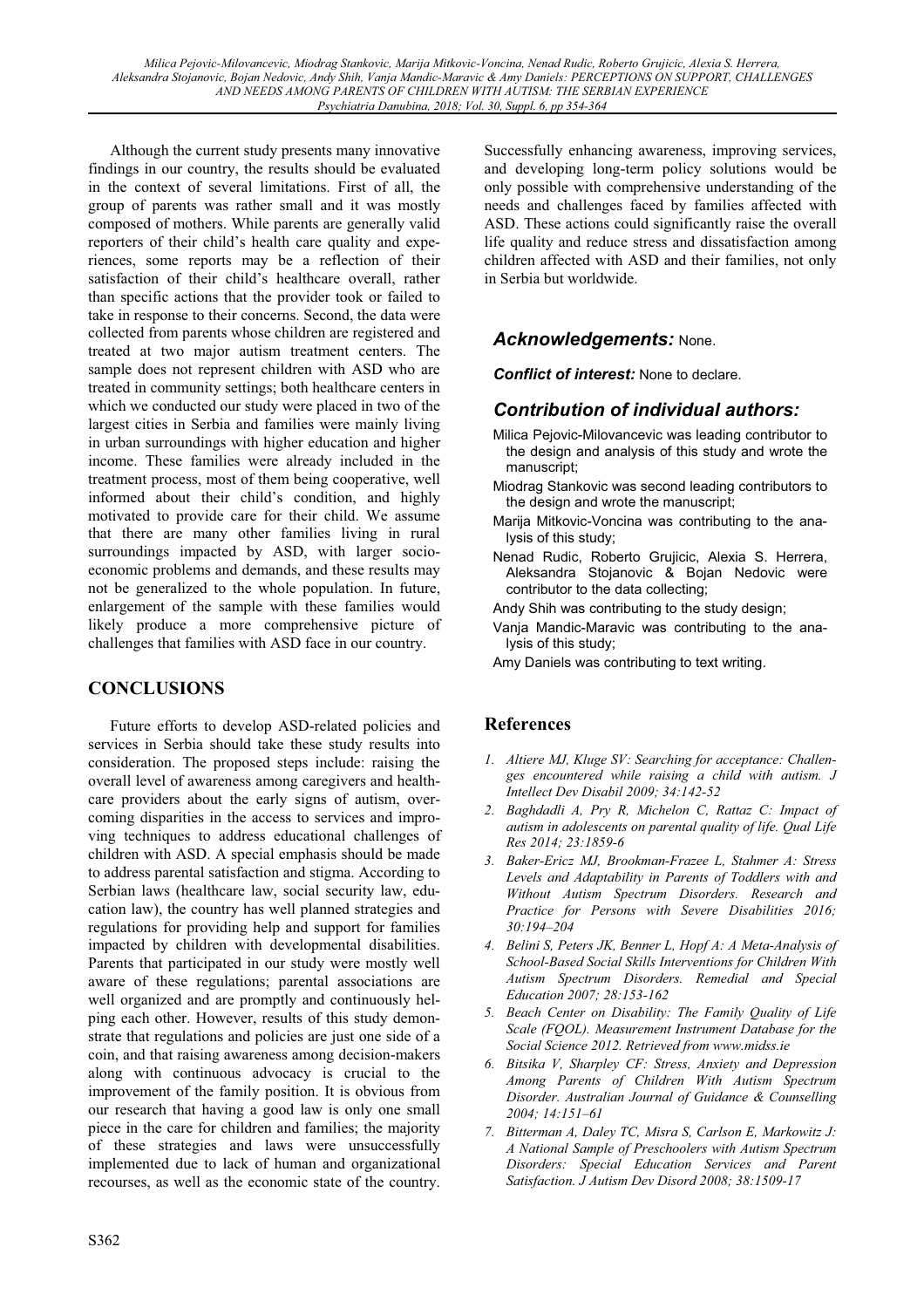- *8. Boorstein HC, Esser EL, Wilson LB, Rosenthal MA, Sutera S, Verbalis AD: The Modified Checklist for Autism in Toddlers: A Follow-up Study Investigating the Early Detection of Autism Spectrum Disorders. J Autism Dev Disord 2008; 38:827–839*
- *9. Chiu Y, Chou M, Lee J, Wong C, Chou W, Wu Y: Determinants of maternal satisfaction with diagnosis disclosure of autism. J Formos Med Assoc 2014; 113:540-8*
- *10. Christinsen DL, Baio J, Braun KV, Bilder D, Charles J, Constantino JN: Prevalence and Characteristics of Autism Spectrum Disorder Among Children Aged 8 Years - Autism and Developmental Disabilities Monitoring Network, 11 Sites, United States, 2012. MMWR Surveill Summ 2016; 65:1-23*
- *11. Defilippis BM, Wagner KD: Treatment of Autism Spectrum Disorder in Children and Adolescents. Psychopharmacol Bull 2016; 46:18–41*
- *12. Dokmanovic M: Gender analysis for Serbia. The delegation of European Union in Serbia, 2016. http://europa.rs/files//Gender\_Equality/Gender-Analysis-Serbia-dec-2016.pdf Accessed 6th December 2016*
- *13. Ekas NV, Timmons L, Pruitt M, Ghilain C, Alessandri M: The Power of Positivity: Predictors of Relationship Satisfaction for Parents of Children with Autism Spectrum Disorder. J Autism Dev Disord 2015; 45: 1997-2007*
- *14. Farrugia D: Exploring stigma: medical knowledge and the stigmatization of parents of children diagnosed with autism spectrum disorder. Sociol Health Illn 2009; 31:1011-27*
- *15. Golfenshtein N, Srulovici E, Deatrick JA: Interventions for Reducing Parenting Stress in Families With Pediatric Conditions: An Integrative Review. J Fam Nurs 2016; 22:460-492*
- *16. Gray DE: "Everybody just freezes. Everybody is just embarrassed: felt and enacted stigma among parents of children with high functioning autism". Sociology of Health and Illness 2002; 24:734–49*
- *17. Grujicic R, Kalanj M, Radosavljev Kircanski J, Kosutic Z, Pejovic Milovancevic M: Analysis of trauma severity and the impact of abuse and neglect on personality traits in adolescents. Psihijatrija danas 2016; 48:191-200*
- *18. Harrower JK, Dunlap G: Including Children with Autism in General Education Classrooms A Review of Effective Strategies. Behav Modif 2001; 25:762-84*
- *19. Hartley SL, Barker ET, Baker JK, Seltzer MM, Greenberg JS: Marital Satisfaction and Life Circumstances of Grown Children With Autism Across 7 Years. J Fam Psychol 2012; 26:688–697*
- *20. Herlihy L, Knoch K, Vibert B, Fein D: Parents' first concerns about toddlers with autism spectrum disorder: effect of sibling status. Autism 2015; 19:20-8*
- *21. Hoffman CD, Sweeney DP, Hodge D, Lopez-Wagner MC, Looney L: Parenting Stress and Closeness Mothers of Typically Developing Children and Mothers of Children with Autism. Focus on Autism and Other Developmental Disabilities 2009; 24:178-187*
- *22. Huang ZJ, Newacheck P: Access to the Medical Home: Results of the National Survey of Children With Special Health Care Needs. Pediatrics 2004; 113: 1485-92*
- *23. Interactive Autism Network: Depression history questionnaire-2.0.3 [Website Database], 2013. Retrieved from: https://www.ianresearch.org/pdfs/Community/IAN\_Child WithASDQuestionnaire01-28-2013.pdf*
- *24. Kasari C, Rotheram-Fuller E: Involvement or Isolation? The Social Networks of Children with Autism in Regular Classrooms. J Autism Dev Disord 2007; 37:230-42*
- *25. Kinnear SH, Link BG, Ballan MS, Fischbach RL: Understanding the Experience of Stigma for Parents of Children with Autism Spectrum Disorder and the Role Stigma Plays in Families' Lives. J Autism Dev Disord 2016; 46:942–53*
- *26. Kogan AMD, Blumberg SJ: Prevalence of Parent-Reported Diagnosis of Autism Spectrum Disorder Among Children in the US, 2007. Pediatrics 2009; 124:1395-403*
- *27. Krstiü T, Mihiü LJ, Mihiü I: Stress and resolution in mothers of children with cerebral palsy. Research in Developmental Disabilities 2015; 47:135-43*
- *28. Kuhlthau K: Caring for a Child with Autism Spectrum Disorder and Parents' Quality of Life: Application of the Carer Qol. J Autism Dev Disord 2015; 44:1933–45*
- *29. Landa R, Garrett-Mayer E: Development in infants with autism spectrum disorders: a prospective study. J Child Psychol Psychiatry 2006, 47:629-38*
- *30. Liptak GS, Orlando M, Yingling JT, Theurer-Kaufman KL, Malay DP, Tompkins LA: Satisfaction With Primary Health Care Received by Families of Children With Developmental Disabilities. J Pediatr Health Care 2006; 20:245-52*
- *31. Luong J, Yoder MK, Canham D: Southeast Asian Parents Raising a Child With Autism: A Qualitative Investigation of Coping Styles. J Sch Nurs 2009; 25:222-9*
- *32. Mak WWS, Cheung RYM: Affiliate stigma among caregivers of people with Intelectual disability or mental Illness. Journal of Applied Research in Intellectual Disabilities 2008; 21:532-545*
- *33. Martinez-Pedraza F, Carter AS: Autism Spectrum Disorders in Young Children. Child Adolesc Psychiatr Clin N Am 2009; 18:645-663*
- *34. McCarthy A, Cuskelly M, Kraayenoord CE, Cohen J: Predictors of stress in mothers and fathers of children with fragile X syndrome. Res Dev Disabil 2006; 27:688-704*
- *35. Mitic M, Radojevic B, Hrnjica S: The assessment of needs of children with disability. Manual for professionals. UNICEF, 2011. From: https://www.unicef.org/serbia/The\_assessment\_of\_needs\_ of\_chilidren\_with\_disability\_- \_Manual\_for\_professionals\_SER.pdf*
- *36. Mihic I, Rajic M, Krstic T, Divljan S, Lukic N: "OUR STORY" – Support program for parents of children with disabilities: example of good practice in preschool institutions. Specijalna edukacija i rehabilitacija 2016; 15:477-498*
- *37. National Center for Health Statistics: Survey of Pathways to Diagnosis and Services, 2014. Available at: http://www.cdc.gov/nchs/slaits/spds.htm.*
- *38. National Center for Health Statistics: National Survey of Children with Special Health Care Needs, 2011. Available at:http://www.cdc.gov/nchs/data/slaits/NS\_CSHCN\_Quest ionnaire\_09\_10.pdf.*
- *39. Neely-Barnes SL, Hall HR, Roberts RJ: Parenting a Child With an Autism Spectrum Disorder: Public Perceptions and Parental Conceptualizations. Journal of Family Social Work 2011; 14:208-225*
- *40. Ozonoff S, Losif A, Baguio F, Cook IC, Moore Hill M, Hutman T: A Prospective Study of the Emergence of Early*